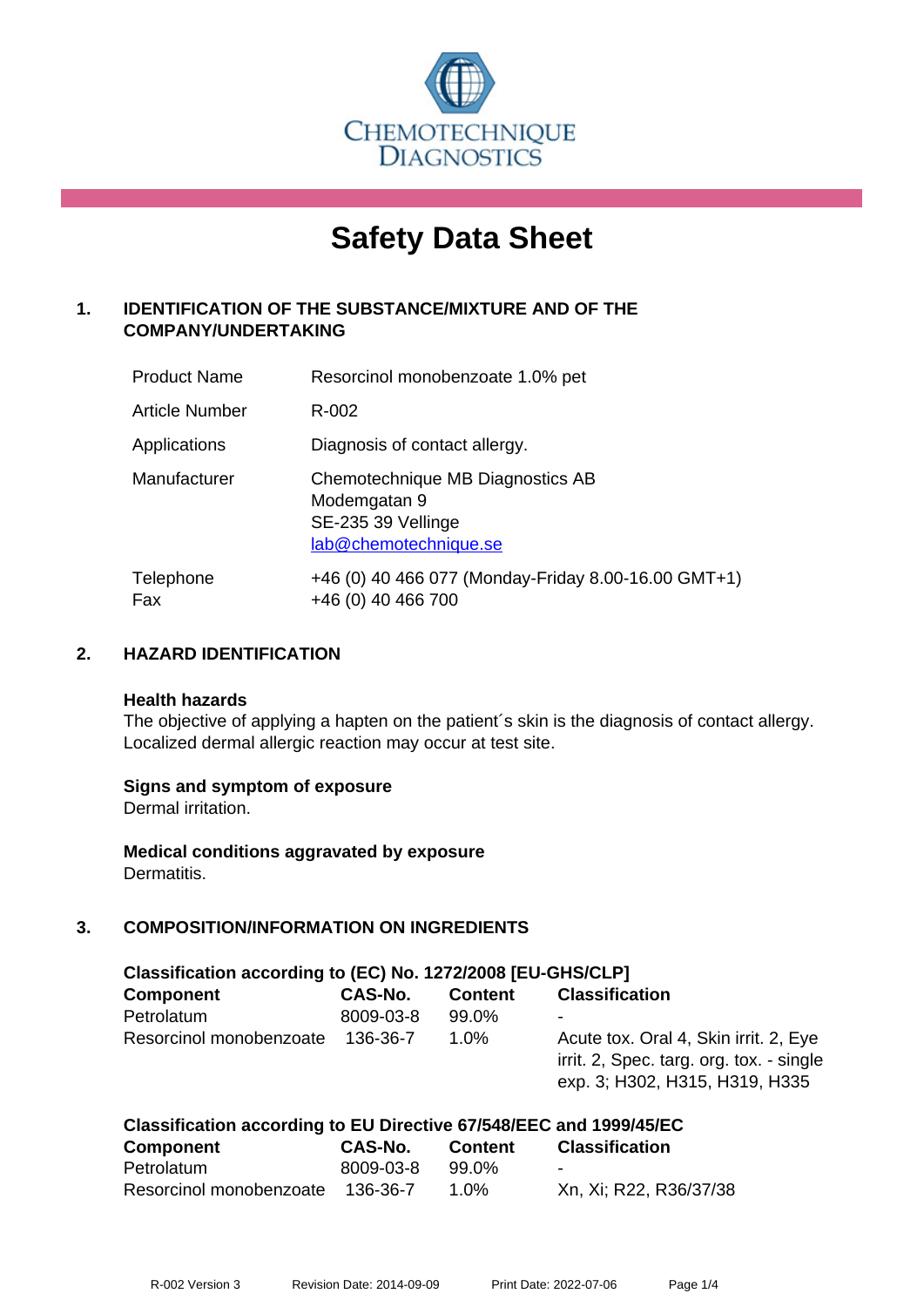## **4. FIRST AID MEASURES**

## **Emergency and first aid procedures**

Obtain medical attention.

# **5. FIRE-FIGHTING MEASURES\***

#### **Suitable extinguish media**

CO2, powder or water spray. Fight larger fires with water spray or alcohol resistant foam.

# **For safety reasons unsuitable extinguishing agents**

Water with full jet.

## **Special protective equipment for fire-fighters**

Wear self-contained respiratory protective device. Wear fully protective suit.

\*Data is shown for petrolatum only

## **6. ACCIDENTAL RELEASES MEASURES**

**Steps to be taken if material is released or spilled** Contain and place in a closed container.

# **7. HANDLING AND STORAGE**

**Precautions to be taken in handling and storage** Store dark at 5-8°C. Avoid extended exposure to light. FOR EXTERNAL USE ONLY.

# **8. EXPOSURE CONTROLS/PERSONAL PROTECTION**

**Respiratory protection** Not required.

**Ventilation** Local exhaust.

**Protective gloves** Disposal gloves.

#### **Eye protection** Not required with normal use.

## **Work/Hygienic practices**

Wash hands after each use.

## **9. PHYSICAL AND CHEMICAL PROPERTIES**

Odour **Odourless** 

Appearance Pale Orange Semi-solid

Melting point\* 50-55° C Flash point\*  $>100^{\circ}$ C

Boiling point\* No data available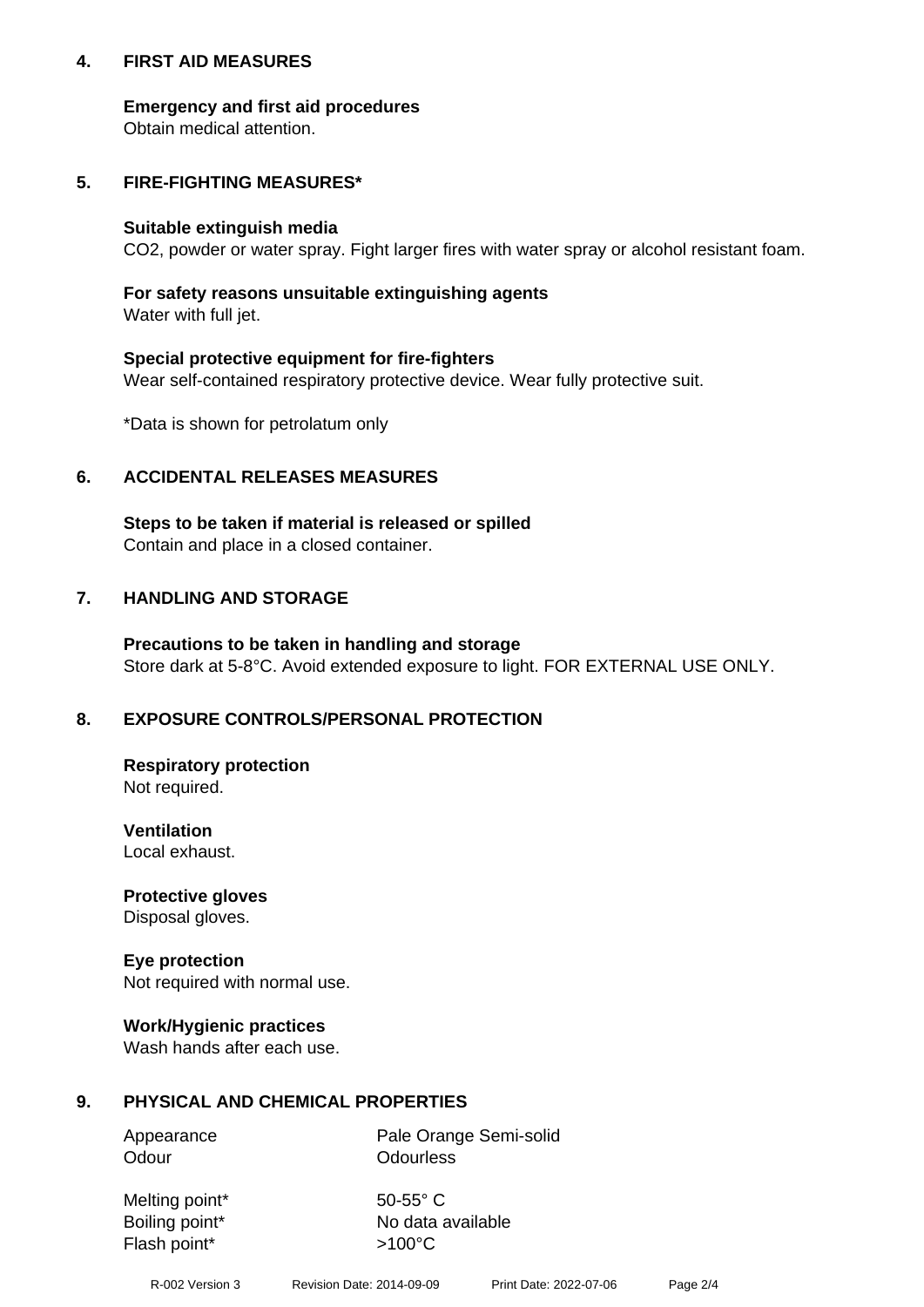Density\* No data available. Solubility in/Miscibility with Water\*

Self ignition\* Product does not self ignite. Danger of explosion\* Product does not present an explosion hazard. Insoluble

\*Data is shown for petrolatum only

# **10. STABILITY AND REACTIVITY**

#### **Incompability**

May react with strong oxidizing agents.

#### **Stability**

Stable at recommended storage conditions.

#### **Hazardous byproducts**

Combustion may generate CO, CO2 and other oxides.

**Hazardous polymerization**

Will not occur.

## **11. TOXICOLOGICAL INFORMATION**

No data available.

#### **12. ECOLOGICAL INFORMATION**

No data available.

## **13. DISPOSAL CONSIDERATIONS**

#### **Waste disposal method**

Comply with federal, state/provincial and local regulation.

#### **14. TRANSPORT INFORMATION**

Not dangerous goods.

## **15. REGULATORY INFORMATION**

The classification is according to the latest editions of the EU lists, and extended by company and literature data.

#### **16. OTHER INFORMATION**

#### **Text of H-statements and R-phrases mentioned in Section 3**

| Acute tox. Oral 4                     |                           | Acute toxicity, Oral (Category 4)       |          |  |
|---------------------------------------|---------------------------|-----------------------------------------|----------|--|
| Skin irrit. 2                         |                           | Skin irritation (Category 2)            |          |  |
| Eye irrit. 2                          |                           | Eye irritation (Category 2)             |          |  |
| Spec. targ. org. tox. - single exp. 3 |                           | Specific target organ toxicity - single |          |  |
| R-002 Version 3                       | Revision Date: 2014-09-09 | Print Date: 2022-07-06                  | Page 3/4 |  |